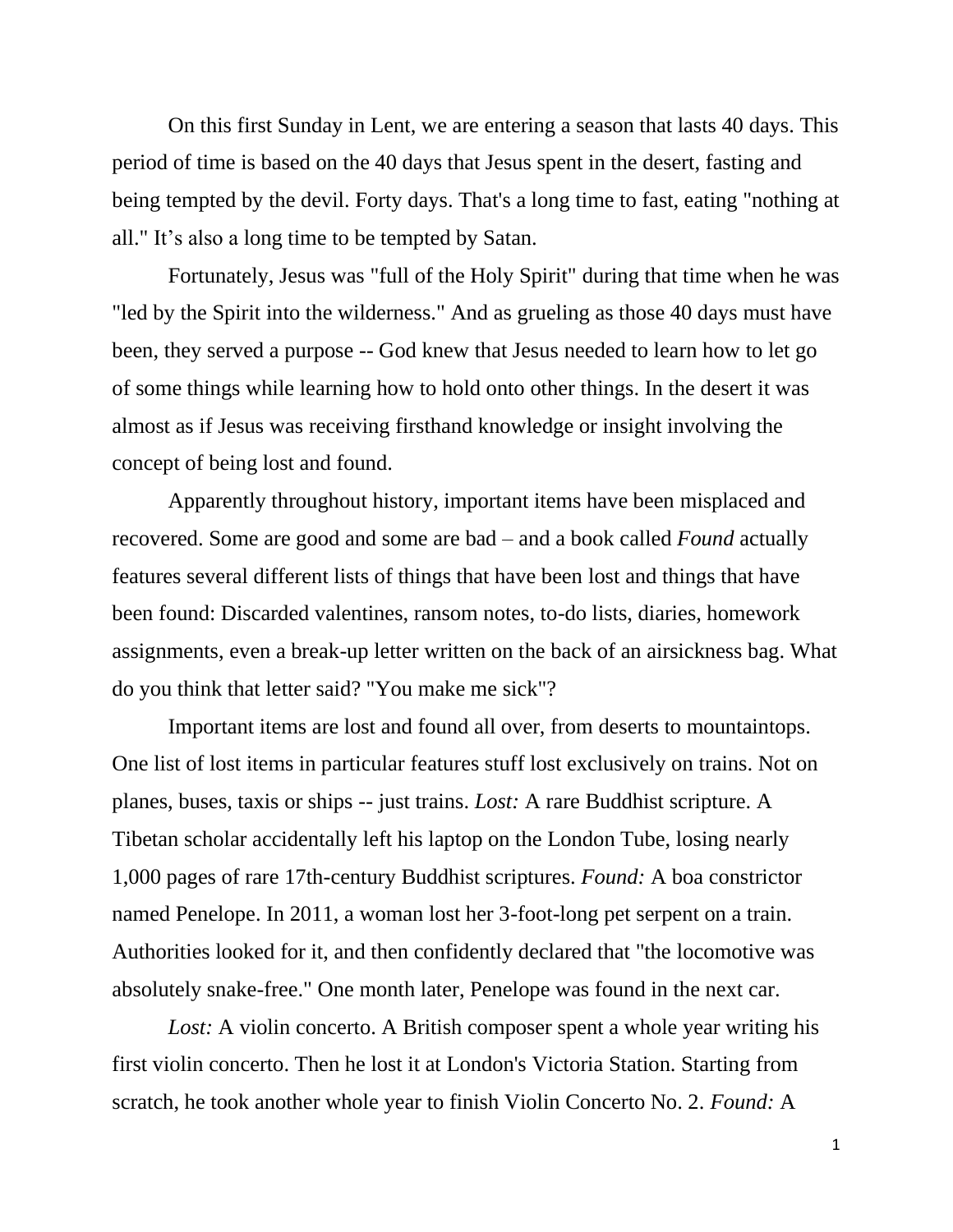300-year-old Stradivarius violin, worth millions of dollars. In 2013, a musician lent his Stradivarius to a friend so that he could play it at a birthday party. But the friend lost it on a train in Switzerland. Don't you hate it when that happens? Fortunately a good Samaritan turned it in.

*Lost:* Ernest Hemingway. Well, not the author, but all of his early fiction. Hemingway's wife packed all of his papers in a suitcase and boarded a train in Paris. She hopped off the train to get a bottle of water, and when she returned, the suitcase was gone. None of the work had yet been published, so it was lost forever. And finally*, a valuable find:* Pete Seeger's banjo. The folksinger had carried his instrument on many trains, but, in the year 2000, he misplaced it while riding from New York City to Poughkeepsie. Fortunately, someone turned it in to the Lost and Found, and it was eventually reunited with its owner.

Scriptures, concertos and manuscripts. *Lost*. Snakes, violins and banjos. *Found*. Some are bad and some are good. Some should be released, and some should be grasped tightly. The challenge in life is to figure out what should be lost, and what should be found.

At the end of his 40 days in the wilderness, you might say Jesus knew exactly what he needed to let go of and what he needed to look for and hold on to. Luke tells us that he "ate nothing at all during those days, and when they were over, he was famished." In our Gospel this morning we witness the devil talking to Jesus saying, "If you are the Son of God, command this stone to become a loaf of bread." This is a tempting proposition, since Jesus is hungry, and certainly he has the power to transform a piece of marble into a piece of marbled rye. But Jesus answers, "It is written, 'One does not live by bread alone.'" *Lost:* A loaf of bread to fill his stomach. *Found:* The nourishment of the Word of God.

We too face similar temptations whenever we feel empty inside and look for something physical to fill us up. Maybe it's a piece of Godiva chocolate, a big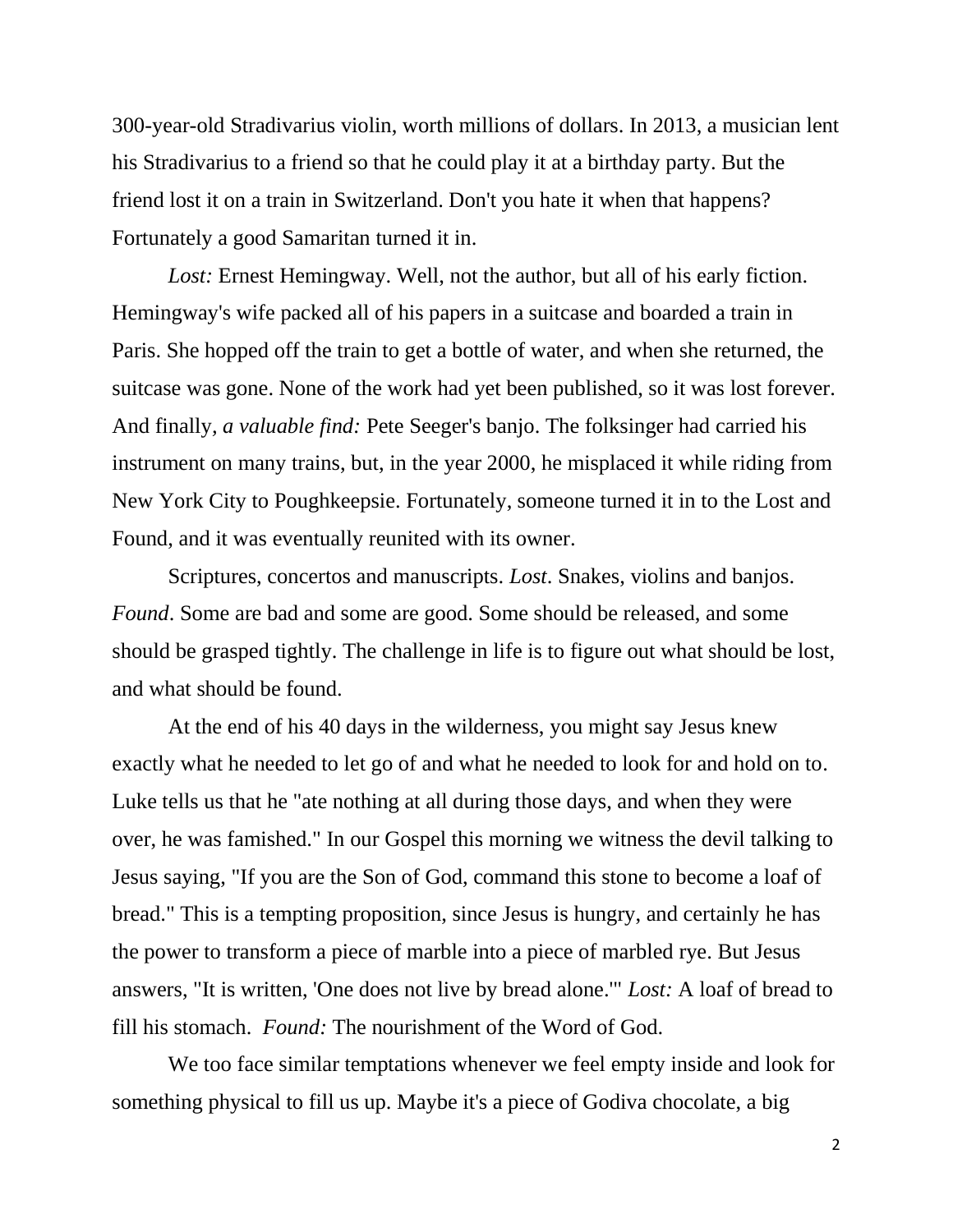screen 4k television, an item of custom jewelry, or the latest smart watch or activity tracker. Having such desires is nothing new -- people have been feeling this way for thousands of years.

In the time of Jesus, rich people wanted bigger barns to store their grain and their goods; as we witness later in Luke's Gospel in the Parable of the Rich Fool. Today we desire bigger homes, faster computers, and well-equipped cars with that new-car smell. But none of these things provides lasting satisfaction, and some things that we desire can be hazardous to our health -- that new-car smell is produced by the out-gassing of various volatile organic compounds.

Better to follow the example of Jesus who quotes Deuteronomy 8:3, "One does not live by bread alone, but by every word that comes from the mouth of the LORD." This means choosing to "do justice, and to love kindness and to walk humbly with our God," as the prophet Micah pointed out. It means following the great commandment of Jesus to love God, and to love our neighbor as we love ourselves. Such choices will nourish us and give us life. Much more than a loaf of bread. Or a brand new car.

Next, the devil leads Jesus up to a high place and shows him all of the kingdoms of the world. Satan says to him, "To you I will give their glory and all this authority; for it has been given over to me, and I may give it to anyone I please. If you, then, will worship me, it will all be yours." Apparently the devil believes he has authority over the kingdoms of the world, and he can give it to anyone he chooses. Jesus can have it, if he wants -- all he has to do is worship Satan. But Jesus says, "It is written, 'Worship the Lord your God, and serve only him.'" *Lost:* Authority over the kingdoms of the world. *Found:* Worshiping and serving God alone.

In his book *The Road to Character*, David Brooks tells the story of Augustine, a fourth-century theologian. Augustine deeply desired fame and status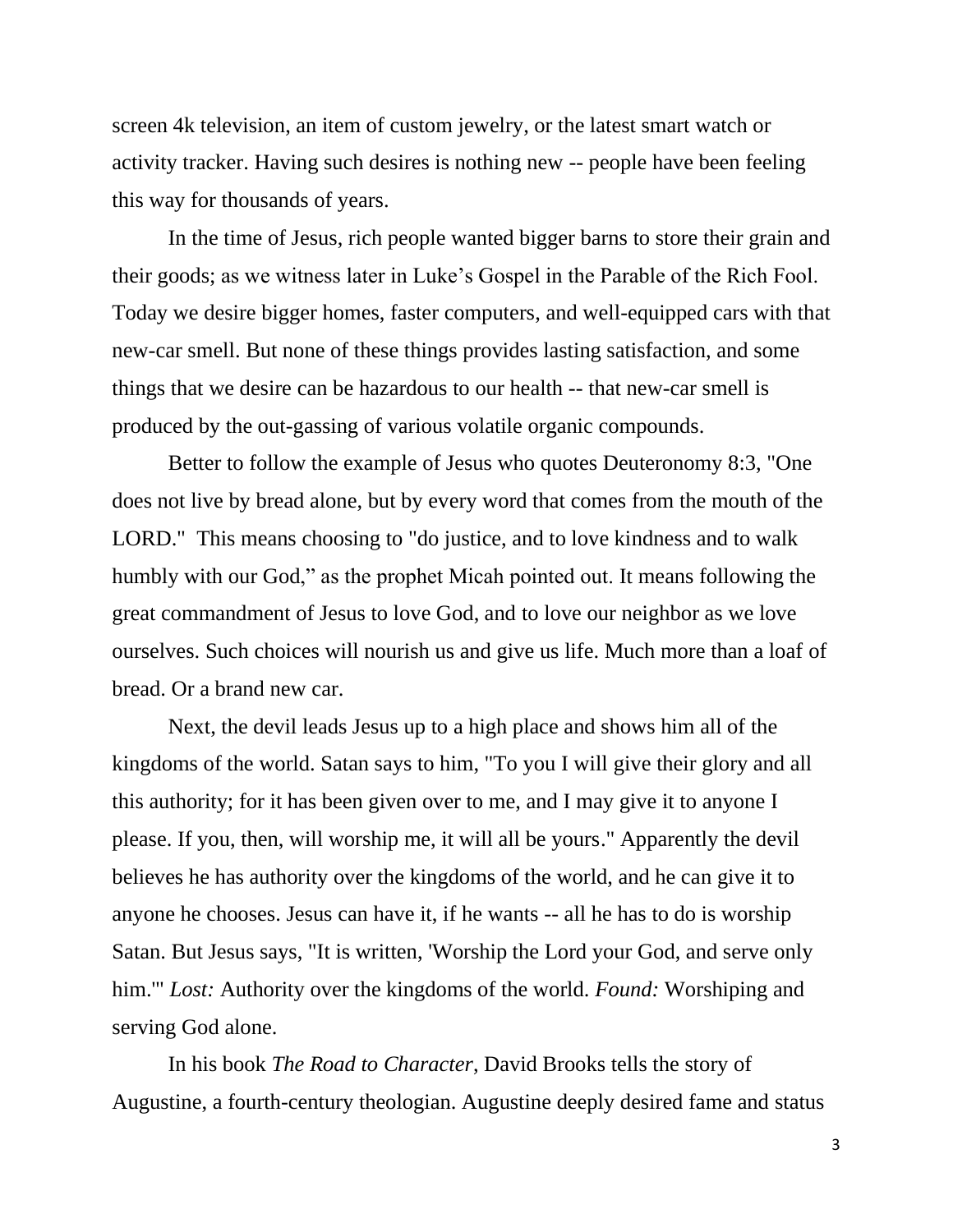but found that these things didn't make him happy. Nothing he was accomplishing as a philosopher was giving him the contentment he desired. "Left to ourselves, we often desire the wrong things," writes Brooks. "Whether it's around the dessert tray, or in the late-night bar, we know we should choose one thing but end up choosing another." We understand our long-term interest, but end up pursuing short-term pleasures. Even good things such as friendship will leave us unsatisfied if the friendship is not attached to something higher.

In the end, Augustine turned to God and said, "Our heart is restless until it finds its rest in thee." Nothing in this world will give us the rest and the peace that only God can give. That is why Jesus said *no* to authority over all the kingdoms of the world, and yes to worshiping and serving God alone.

Finally, the devil takes Jesus to Jerusalem, the holy city of God. Satan places him on the pinnacle of the temple and says, "If you are the Son of God, throw yourself down from here, for it is written, 'He will command his angels concerning you, to protect you.'" The devil has now heard Jesus quote from Scripture twice, so he chooses to try it out for himself. In Psalm 91, Satan finds the words that he hopes will change Jesus' mind, words which are followed by the verse, "On their hands they will bear you up, so that you will not dash your foot against a stone." The Bible says it. You can look it up.

In this case, quoting Scripture is a truly devilish move. But Jesus responds with the Bible once again: "It is said, 'Do not put the Lord your God to the test!" That's Deuteronomy 6:16. Jesus hears the devil's quotation of Psalm 91 and counters it with Deuteronomy 6. Yes, it is certainly true that God will send angels to "protect you" and "bear you up" in times of danger -- but not if you willfully put yourself in harm's way and challenge God to save you.

What's *lost* in this final temptation is a dramatic rescue by the angels of God. Perhaps a foreshadowing of Jesus' own Crucifixion when the crowd will tempt